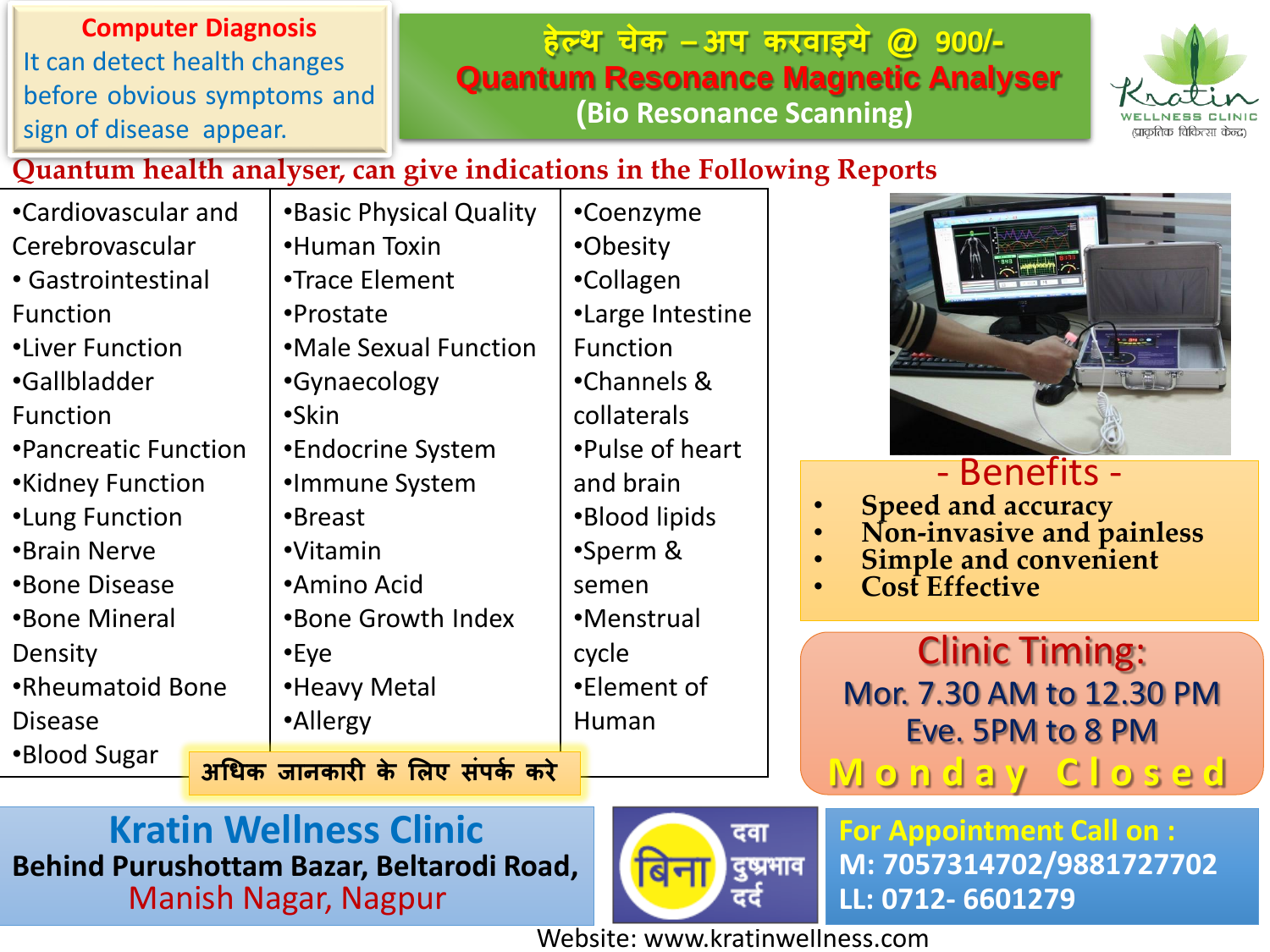## **Quantum Resonance Magnetic Analyser** (Bio Resonance Scanning)

**Quantum Resonance Magnetic Analyser** is a health instrument to determine, measure and analyse health condition through the signal of electromagnetic waves emitted from the cells of human body which represent the specific conditions of good health, sub health and disease.

#### How does it work

Simply by holding the QRMA sensor in your palm, health data will be collected with in 59 seconds from various body systems.

#### **Principle of Analysis**

Human body is an aggregate of numerous cells, which continuously grow, develop, split, regenerate and die. By splitting up, cells renew themselves. For adult people, about 25 million cells are splitting up every second and blood cells are constantly renewing at a rate of about 100 million per minute.







In the process of cellular split-up and renewal, the charged bodies of nucleus and extra nuclear electrons of a cell, moving and changing ceaselessly at a high speed as well, emit electromagnetic waves without interruption. The signals of electromagnetic waves emitted by human bodies represent the specific condition of human body and therefore, different signals of electromagnetic waves will be emitted by the conditions of good health, sub-health, diseases, etc.

The conditions of life can be analyzed if such specific electromagnetic wave signals can be analyzed.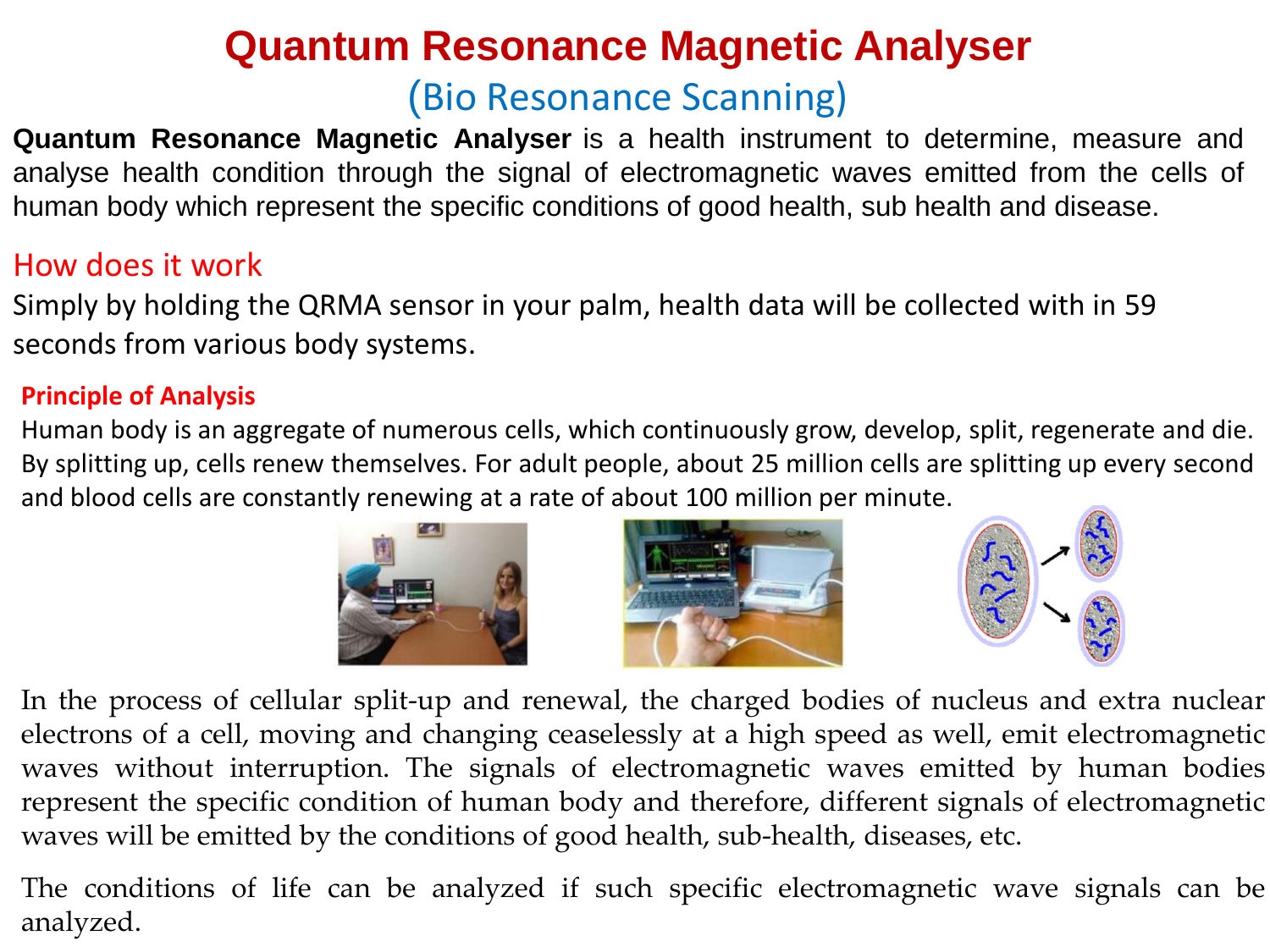The quantum resonant magnetic analyzer is a new instrument to analyze such phenomenon. The weak magnetic frequency and energy of human body are collected by holding the sensor, and after amplification by the instrument and treatment by the built-in micro-processor, the data are compared with the standard quantum resonant spectrum of diseases, nutrition and other indicators incorporated in the instrument to judge whether the sample waveforms are irregular using the Fourier approach.

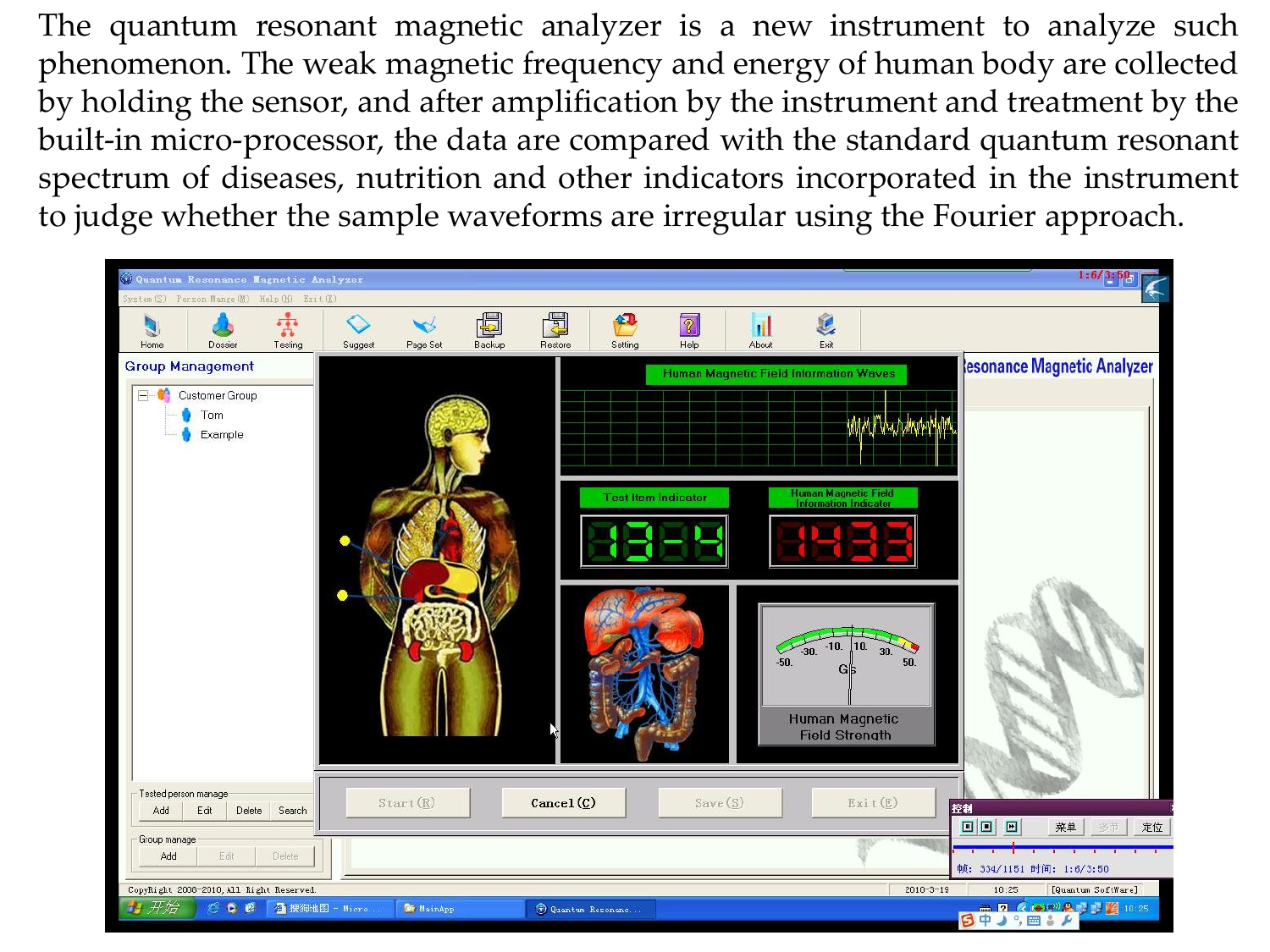#### **Analysis Items**

The method of quantum resonant magnetic analysis is an emerging rapid, accurate and non-invasive spectral testing method suitable for comparison of curative effects of treatment/medicine and check of sub-health conditions.

The main analysis items are over 30, including cardiovascular and cerebrovascular condition, bone mineral density, trace elements, blood lead, rheumatism, lung and respiratory tract, nephropathy, blood sugar, stomach and intestines, liver and gall, cranial nerves, gynaecology, prostate, bone disease, the trace elements of selenium, iron, zinc and calcium, etc.

#### **Prediction without symptoms:**

With only 10 or so cells of pathological change, the analyser can capture the pathological changes of cells and give indications of the precursor of disease. By taking health-care actions at this moment, you may be enabled to effectively prevent the various chronic diseases.